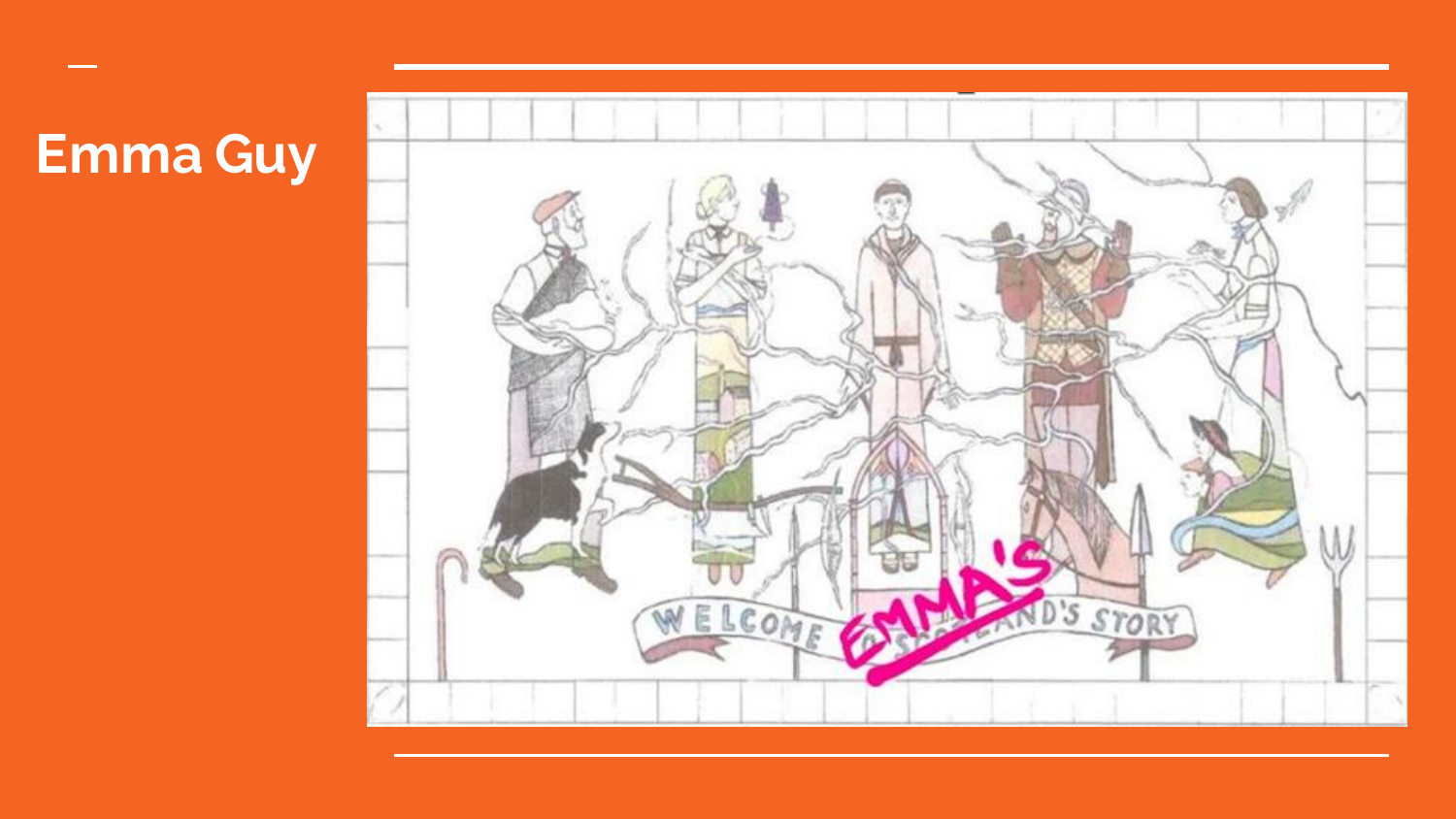# **Professional mountain bike athlete 1996-2001**

Represented GB at World Championships & World Cup circuit racer

Scottish and British Downhill Champ

1 x broken collar bone

1 x broken ankle

Lots of scars & bruises…

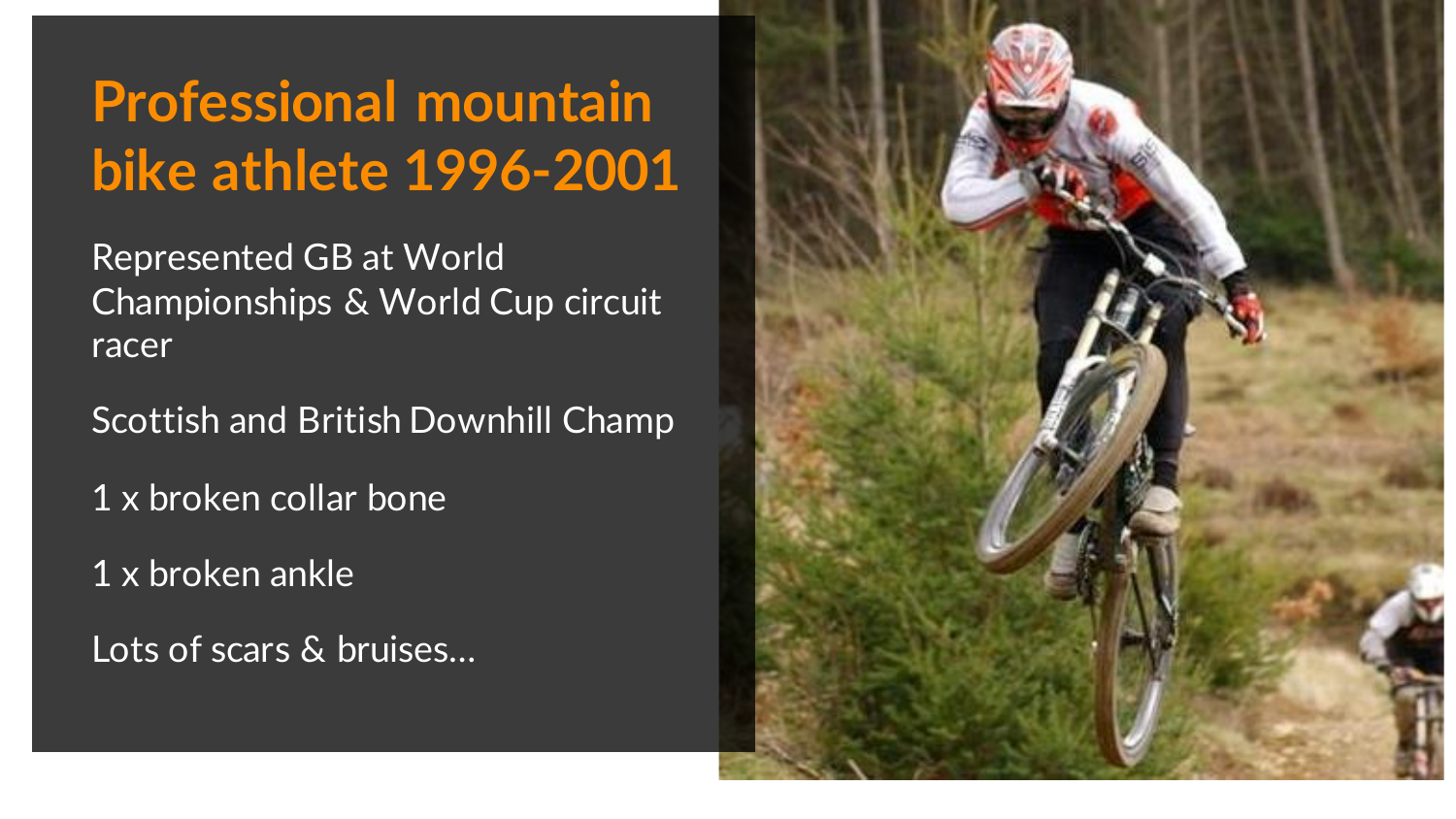

**The Hub in the Forest, Glentress, Peebles 2002-2012**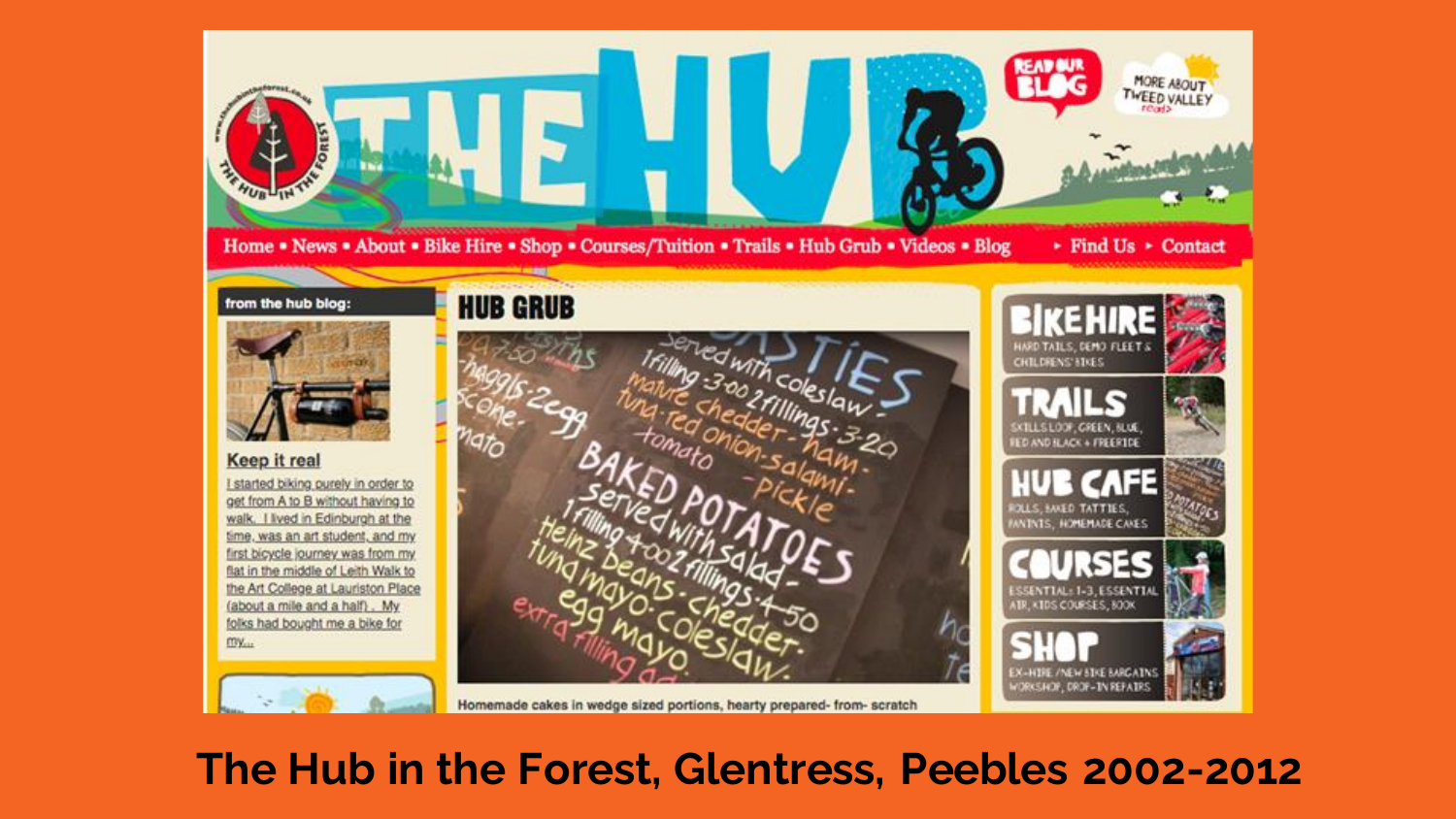

experiences Community Outdoor activities Wellness/nature Local food & drink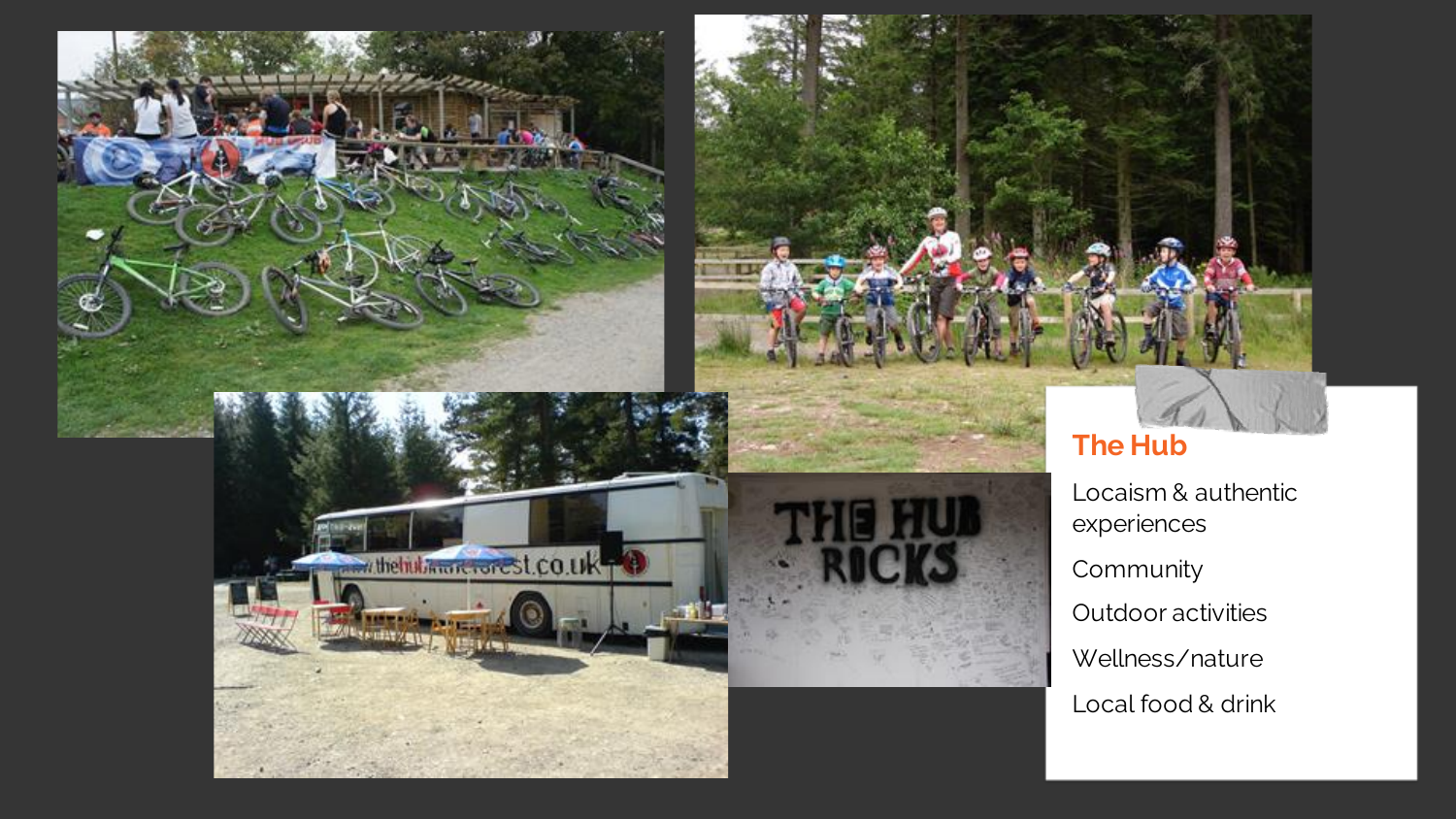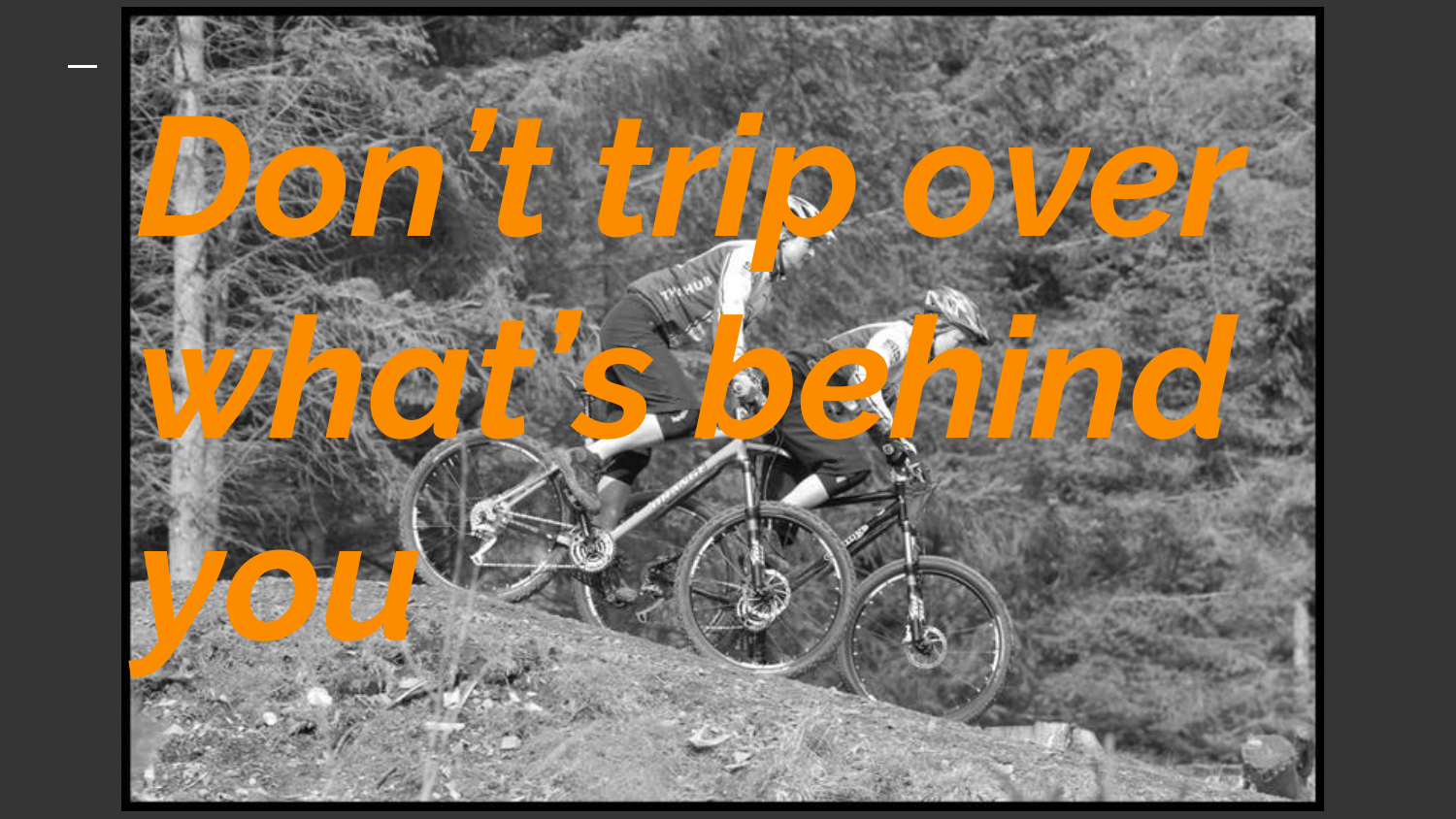

# **After The Hub**

#### Travel

New Zealand, Europe-lessons from other destinations

### ➔ **Community tourism**

Go Tweed Valley/Communities Leading in Tourism/SCOTO/EWS

## ➔ **Opportunities/challenges**

Destination infrastructure/vision for the area

The problem never comes before the solution…



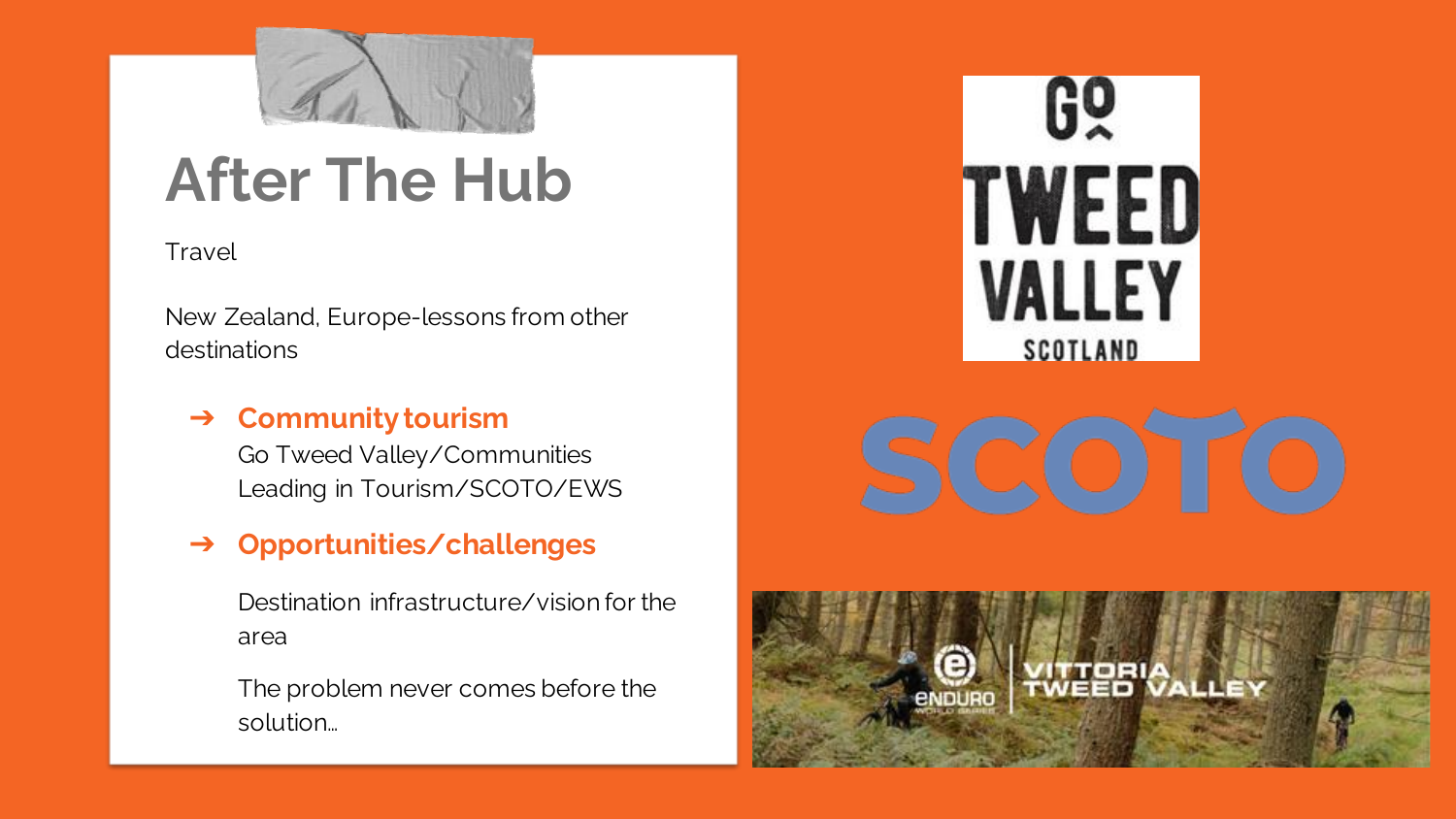



#### **The power of the bike, the opportunity to bring more to the region**

**International events and athletes are key to amplifying all our messages be it sustainability, innovation, destination, community**

**Priorities for big sporting events are changing, a weekend or one week influx before the show leaves town is no longer enough-we need to work together to make sure that our destinations & communities that host events benefit**

**Utilise Glocal businesses & expertise, influx of talent, showcasing our region to the world**

**Bikes=tourism, transport, industry, lifestyle, participation**

6m Global social media reach, 20,000+ visitors, 50+ National & International media, 1,250 racers